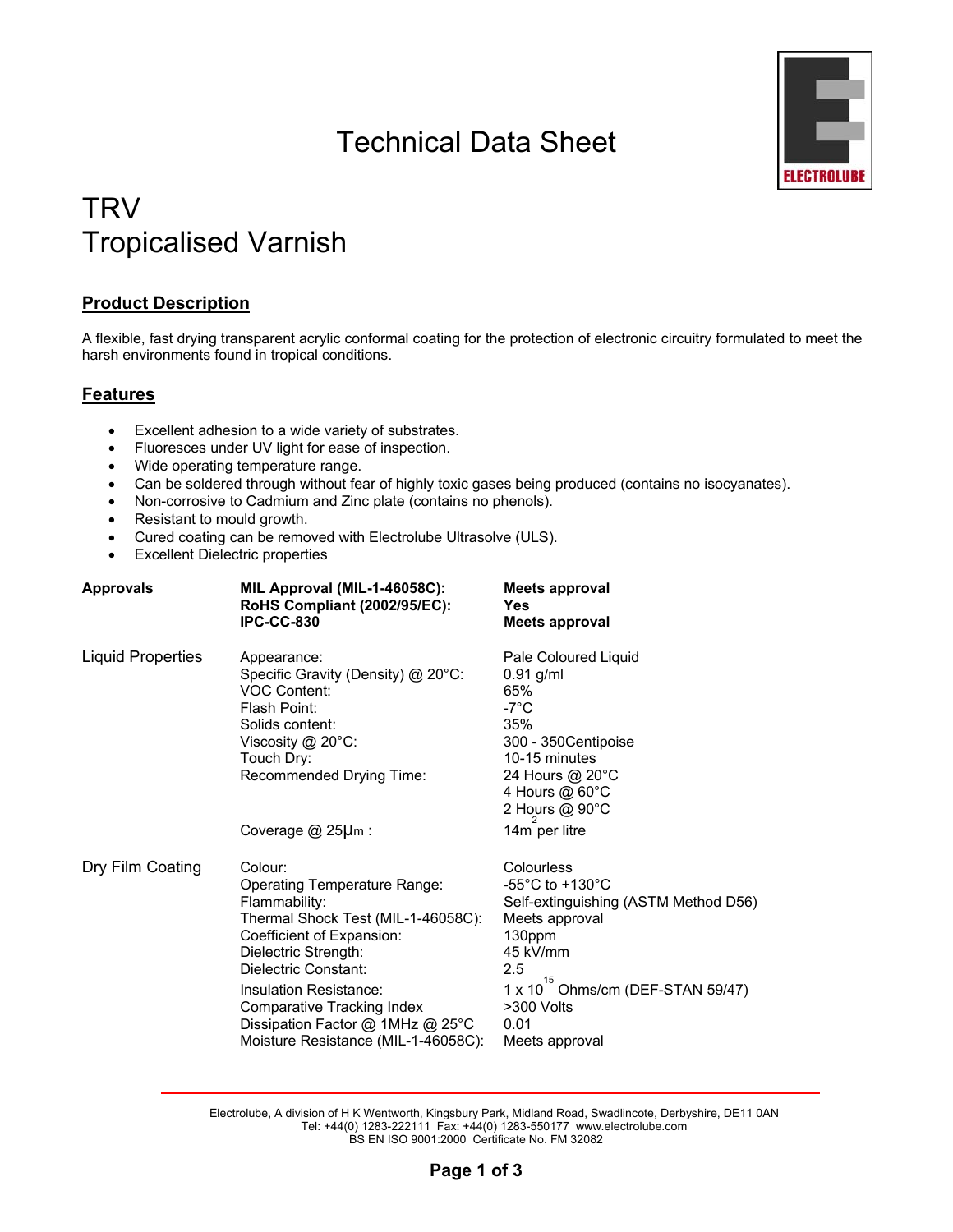| Packaging                    | <b>Description</b>                                                              | <b>Order Code</b>                                       | <b>Shelf Life</b>                                             |
|------------------------------|---------------------------------------------------------------------------------|---------------------------------------------------------|---------------------------------------------------------------|
| <b>TRV Conformal Coating</b> | 500 ml Bulk                                                                     | TRV500ML                                                | 48 Months                                                     |
| Universal Acrylic Thinners   | 5 Litre                                                                         | UAT05L                                                  | 72 Months                                                     |
| <b>Removal Solvent</b>       | 200ml Aerosol<br>400ml Aerosol<br>1 Litre Bulk<br>5 Litre Bulk<br>25 Litre Bulk | <b>ULS200D</b><br>ULS400D<br>ULS01L<br>ULS05L<br>ULS25L | 36 Months<br>36 Months<br>72 Months<br>72 Months<br>72 Months |

#### **Directions For Use**

TRV can be sprayed, dipped or brushed. The thickness of the coating depends on the method of application (typically 25 microns). Temperatures of less than 16°C or relative humidity in excess of 75% are unsuitable for the application of TRV. As is the case for all solvent based conformal coatings, adequate extraction should be used (refer to MSDS for further information).

Substrates should be thoroughly cleaned before coating. This is required to ensure that satisfactory adhesion to the substrate is achieved. Also, all flux residues must be removed as they may become corrosive if left on the PCB. Electrolube manufacture a range of cleaning products using both hydrocarbon solvent and aqueous technology. Electrolube cleaning products produce results within Military specification.

## **Spraying – Bulk**

TRV needs to be diluted with the appropriate thinners (UAT) before spraying. The optimum viscosity to give coating quality and thickness depends on the spray equipment and conditions, but normally a dilution ratio of 2:1 (TRV to UAT) is required. Suitable spray viscosity is typically 50-80 centipoise. If bulk coating material has been agitated, allow to stand until air bubbles have dispersed.

TRV is suitable both for use in manual spray guns and selective coating equipment.

The selected nozzle should enable a suitable even spray to be applied in addition to suiting the prevailing viscosity. The normal spray gun pressure required is 274 to 413 kPa (40 - 60 lbs/sq.inch). After spraying, the boards should be placed in an air-circulating drying cabinet and left to dry.



Electrolube, A division of H K Wentworth, Kingsbury Park, Midland Road, Swadlincote, Derbyshire, DE11 0AN Tel: +44(0) 1283-222111 Fax: +44(0) 1283-550177 www.electrolube.com BS EN ISO 9001:2000 Certificate No. FM 32082